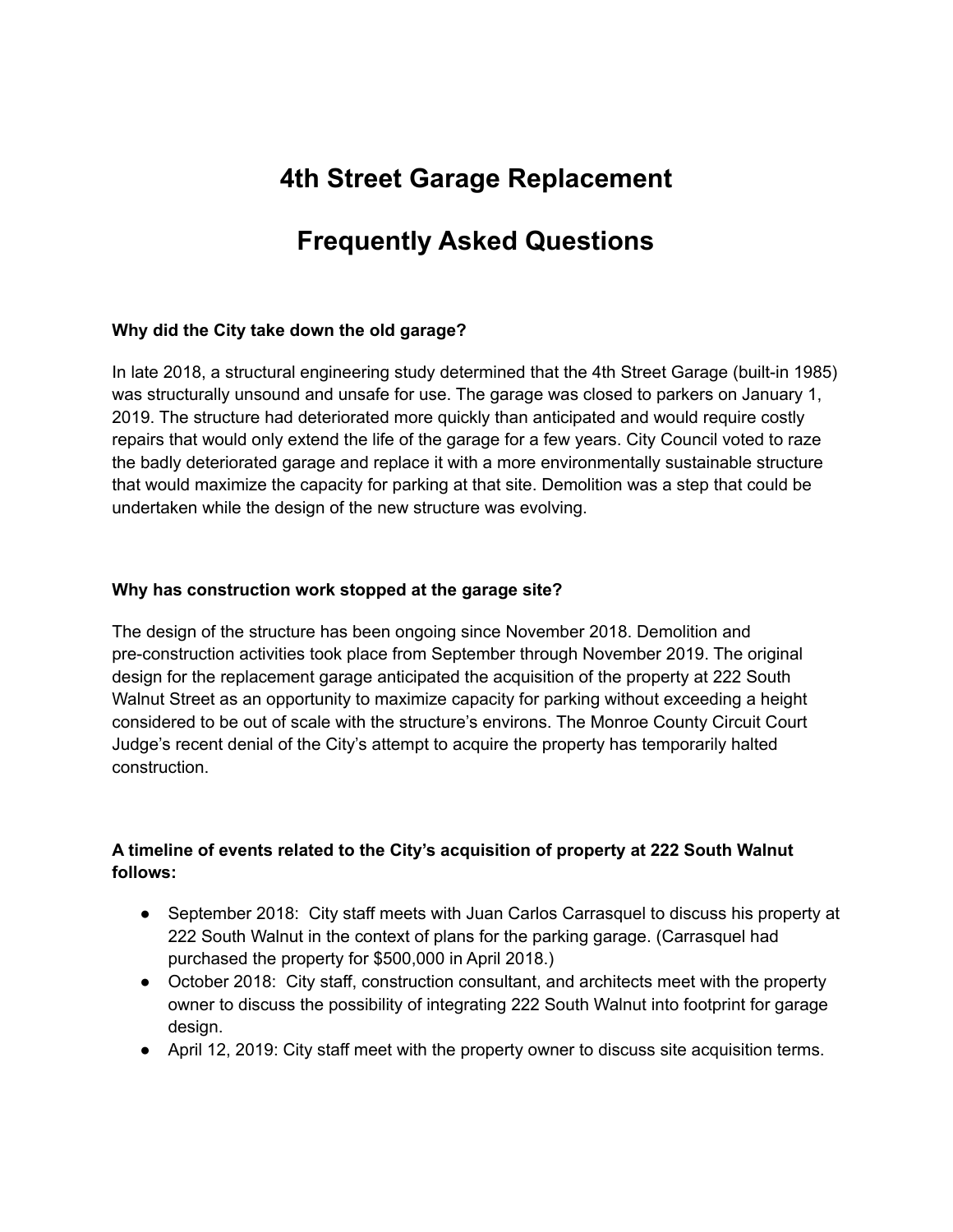- Late April 2019: As required by statute, City obtains two appraisals from two independent appraisers, establishing the average value of the property at 222 South Walnut of \$587,500.
- May 8, 2019: City staff and property owner discuss terms for purchase. The property owner rejects City's offer to purchase 222 South Walnut for \$587,500 and proposes a counteroffer of \$1.5 million.
- City and property owner come to an impasse on offer to purchase due to difference in appraisal and counteroffer from the property owner.
- Summer 2019: City files petition in Monroe County Circuit Court to acquire property by the mechanism of eminent domain.
- December 20, 2019: Monroe County Circuit Court Judge denies the City's petition, citing the owner's objection that the proposed garage includes commercial use and therefore the City is not seeking the property for a public purpose.
- December 30, 2019: City files a motion seeking leave to amend its legal complaint to remove the commercial space from the project.
- January 28, 2020: Monroe County Circuit Court Judge denies City's amended complaint.
- January 31, 2020: City files a notice preserving its right to appeal the Judge's decision.
- The City continues to assess all options to construct a sustainably designed public structure supporting our downtown's economic and cultural vitality. Once construction begins, it is expected that the project will require 9-12 months to complete.
- February 17, 2020: City announces its intention to present an updated design for the garage on property currently owned by the City to Plan Commission.
- March 9, 2020: Plan Commission reviews new design. Pending approval by the Plan Commission, the process of bidding the job out to prospective builders will ensue. Once construction begins, it is expected that the project will require 12 months to complete.

# **What is the source of funding for the Fourth Street Garage project?**

Funding for the project comes from Tax Increment Finance funds with approval by the Redevelopment Commission, the statutory body that oversees the use of these funds. The source of TIF funds is the increase in property taxes generated on new development in that district. Project expenses include such things as land acquisition, design, demolition, and construction, and total costs of \$12.7 million are projected. The sale of bonds for the project was also approved by City Council.

A map of Bloomington's TIF districts can be found on the City of Bloomington website, [here.](https://bloomington.in.gov/gisdata/mapgallery/Economic-SustainableDevelopment/TIFDistricts/citytifdistrictsmap8.5x11.pdf)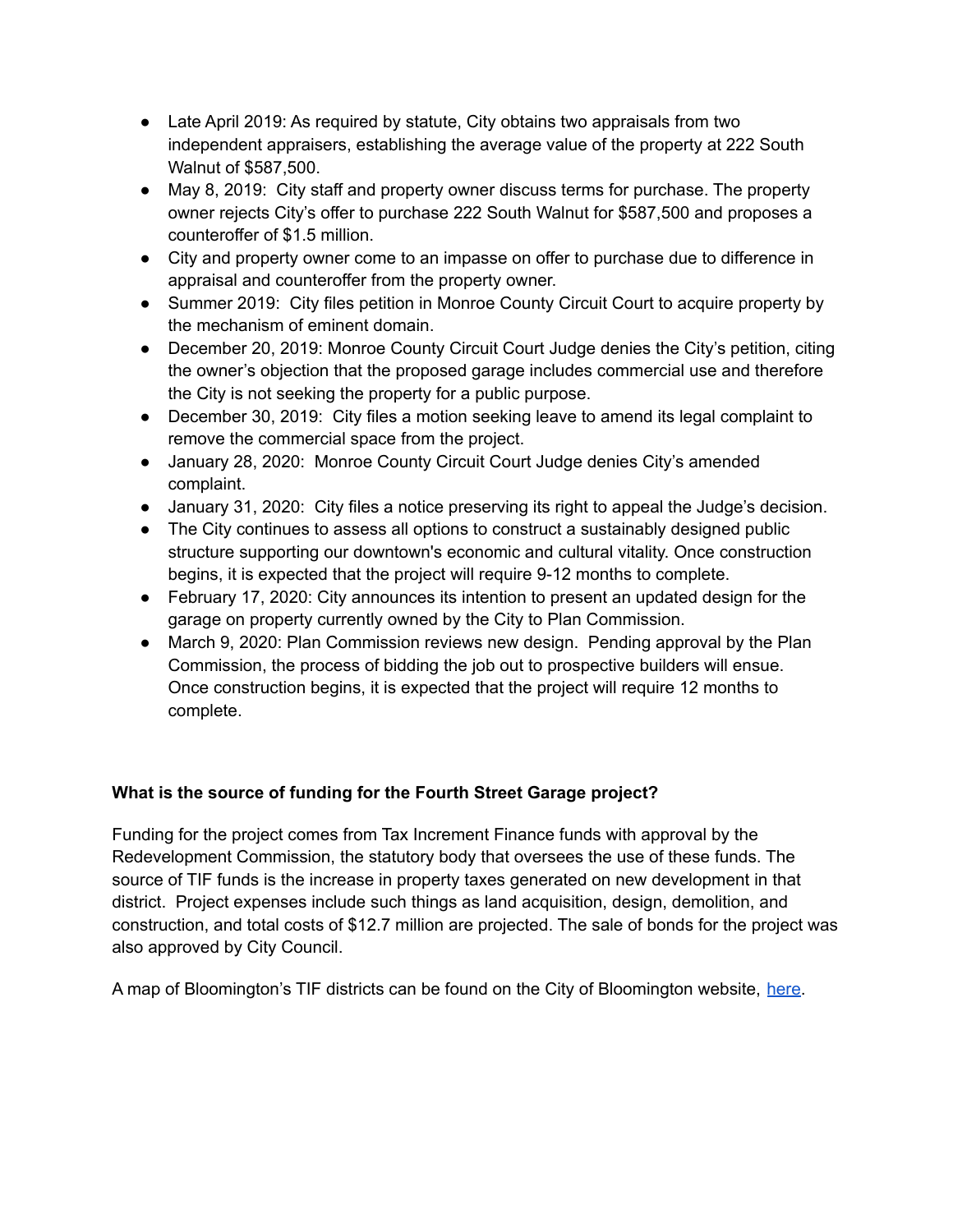#### **Is the end of 2020 still the projected completion date for a new garage?**

No, the delay in acquiring the property at 222 S. Walnut Street has caused a delay in the completion of the parking garage. Pending approval by the Plan Commission on March 9th, the process of bidding the job out to prospective builders will ensue, with the contract expected to be assigned by late June. Once construction begins, the project is expected to take 12 months to complete.

#### **Are there negative impacts of the delay in construction?**

The projected delay in the construction of the new garage will lengthen the period during which residents, employees, and visitors to downtown Bloomington will need to seek alternate locations for their vehicles. The delay also entails a cost of approximately \$2000/wk in fees relating to construction management, including securing and managing the site. Some adjacent businesses have reported a decrease in sales and visits that they attribute to parking challenges related to the absence of the 4th Street facility.

#### **Will the garage include commercial space as originally anticipated?**

Current plans for the garage will include the originally anticipated commercial space. In addition to more than 500 parking spaces, the design has designated space for the Parking Services Office on the structure's ground level along the Walnut Street facade. In addition, the garage will feature public restrooms, bicycle parking, and lockers on the ground floor.

## **Why is commercial space being incorporated in the garage design?**

Nationally recognized planning principles hold that urban buildings be designed to create activity and interest at the street level through the provision of commercial, retail, or hospitality activities on the ground floor level. Bloomington zoning laws follow this principle, although developers may obtain waivers/variances to modify a development if warranted. The presence of public restrooms, bicycle parking, and lockers on the ground floor will also ensure regular activity along the ground floor of the building.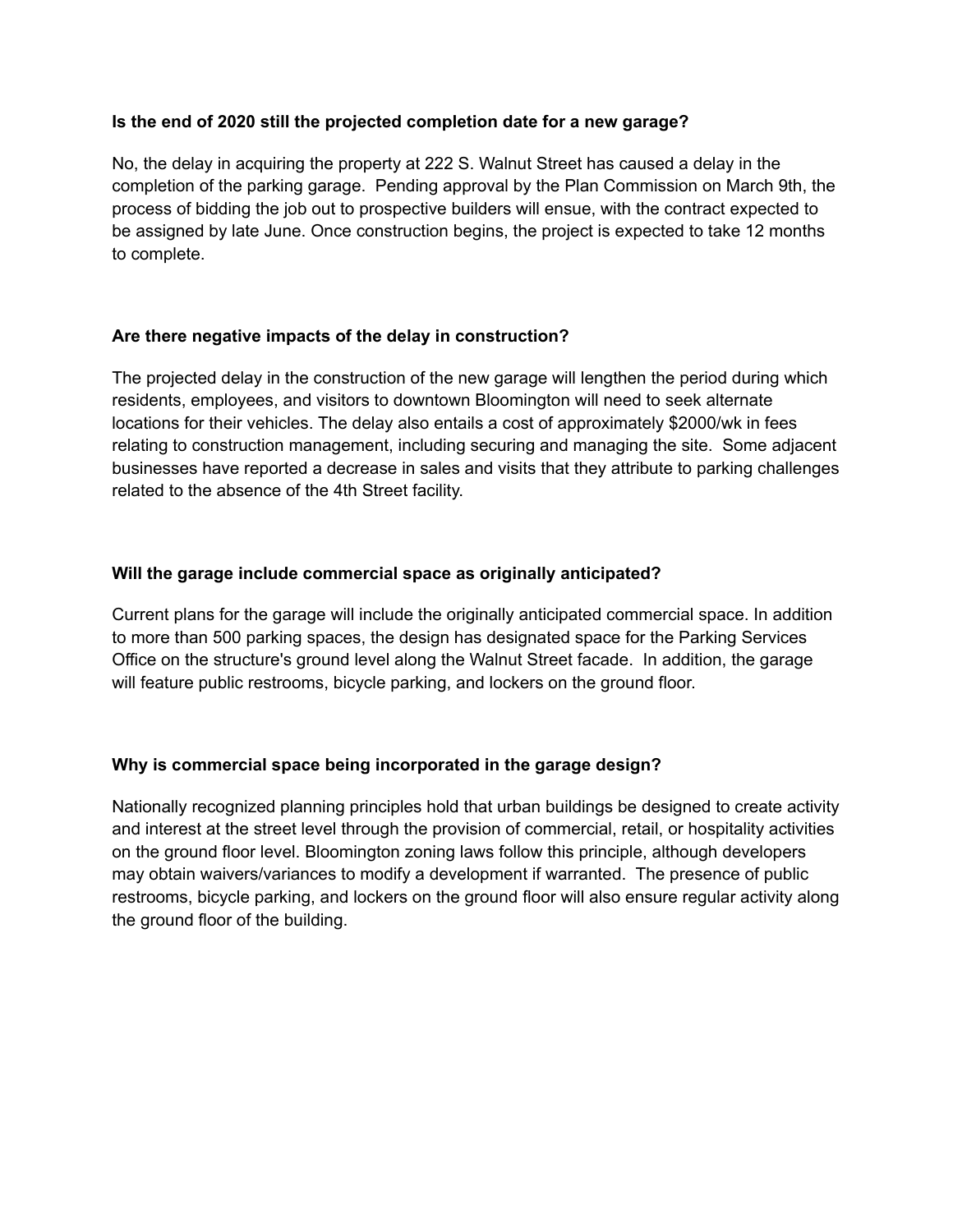#### **Would the request for a waiver have to get approval from the Plan Commission or City Council? What is the timeline for that process?**

As with every development (public or private), the City of Bloomington Plan Commission must approve a waiver to modify a development. The City will take the design petition to the Plan Commission when the property dispute is resolved. It is estimated that this process could take up to 6 months to resolve.

## **How is the City facilitating parking during this period?**

The City will pursue an extension of its lease with the County for surface parking south of 3rd Street (near the NAPA Auto Parts store), where current permit holders will continue to be able to park, until the opening of the new 4th Street Garage. Non-permit holders may park in this lot free of charge after hours and on weekends.

## **Is there an opportunity to turn the construction site into a temporary surface lot?**

No, the site cannot safely or cost-effectively be turned into a temporary surface lot. To serve as a safe parking lot, the site would require several improvements (curb transitions, striping, lighting, and more) that would require more time and greater costs to create a minimal number of temporary parking spaces than would be fiscally prudent.

## **Will the upcoming convention center project impact the availability of nearby surface lots?**

No, the upcoming convention center expansion project will not affect the surface lots currently used by employees, customers, residents, and visitors. The construction phase of the convention center project is expected to begin after the completion of the 4th Street Garage project.

## **Will the City make changes to local traffic flow during the period of delay? If so, what will those be?**

Yes, the City has re-opened an additional lane on Walnut between 3rd and 4th Streets to facilitate smoother traffic flow in the area.